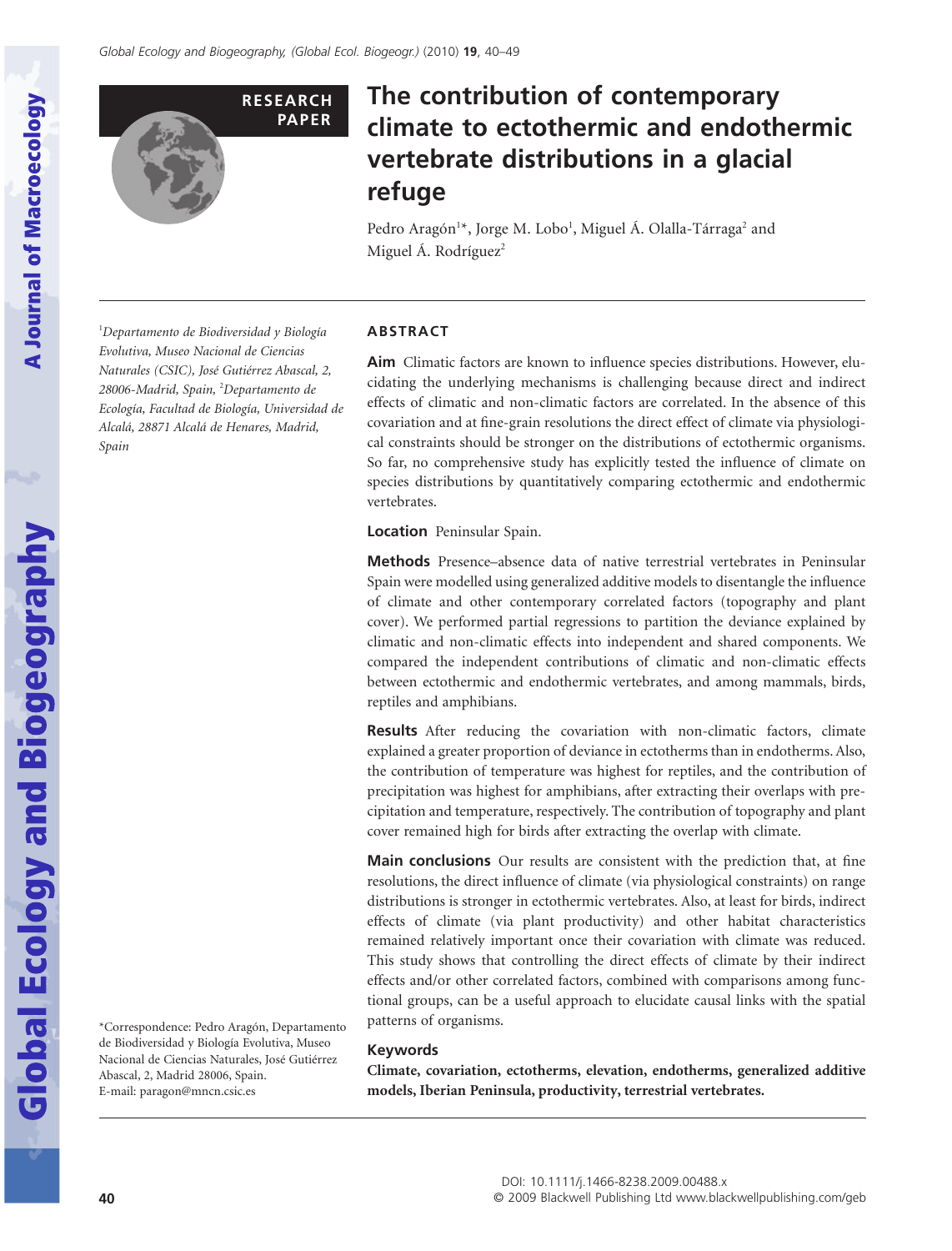## **INTRODUCTION**

A major goal in ecology is to understand the underlying mechanisms by which environmental factors affect variations in species distributions and population dynamics. Many predictive models of the association between climate and vertebrate distributions have focused on birds (e.g. Jetz *et al.*, 2007) and mammals (Dunbar, 1998; Lawler *et al.*, 2006), whereas ectothermic terrestrial vertebrates have received less attention (Guisan & Hofer, 2003; Kearney & Porter, 2004; Araújo *et al.*, 2006). More importantly, comprehensive studies quantitatively comparing the influence of climate on species distributions between endothermic and ectothermic vertebrates are still lacking. Moreover, whereas there is a publication bias toward significant trends associated with environmental factors, the exclusion of nonresponsive species might affect the inference of overall patterns from meta-analyses (Parmesan, 2007).

Despite the fact that the predictive power of models has been substantially improved, understanding the underlying mechanisms is always challenging (Shipley, 1999). Among the potential challenges, at least two remain important for many species. (1) Climatic and non-climatic factors are often correlated. Thus, it is difficult to establish whether climatic factors have a causal relationship with the physiology of the organisms or have an indirect influence through habitat structure and/or biotic interactions. It is expected that the more the covariation of climate with non-climatic factors is reduced, the clearer will be the signal of direct climatic effects operating on physiological requirements. (2) For many species it is not possible to test specific hypotheses about physiological processes because of a lack of data on species-specific physiological parameters or processes (Kearney, 2006). However, specific comparisons and contrasts between taxonomic or functional groups of species may provide a powerful tool to test more general physiological hypotheses of species distributions (Guisan & Thuiller, 2005; Parmesan *et al.*, 2005). A useful approach to allow comparisons is to examine the extent to which a priori proposed meaningful predictors regarding ecological theories can explain species distributions. This is facilitated by examining whether some animal groups are better modelled than others, and the ecological reasons for such patterns (Guisan & Thuiller, 2005; Voigt *et al.*, 2007).

While ectotherms maintain their body temperature by thermal exchange with the environment, endotherms control their temperature by shifts in their metabolic rates. Another key difference is that in ectotherms most of the energy obtained from food is devoted to biomass production, whereas endotherms allocate part of the energy from food to maintaining their body temperature (Pough, 1980). Also, whereas endotherms regulate embryo temperature, through viviparity in mammals or parental care in birds, ectotherm embryos are often more directly subjected to environmental variations. Thus, the influence of climate on species distributions should be different for ectothermic and endothermic species because they are differently constrained by physiological threshold responses to temperature and water-related factors. Several aspects of interactions with the environment are more readily apparent in ectotherms. In the absence of covariation with other factors, temperature should reveal a major role in reptiles as their body temperature depends on the absorption of heat energy from the environment (Gans & Pough, 1982). In the case of amphibians, water availability is considered a key determinant for their life cycles (Carey & Alexander, 2003), especially in areas where water is a limited resource. This is the case for Spain, which is dominated by hot/warm and dry summers (Kottek *et al.*, 2006). As well as being ectotherms, amphibians have a permeable body covering, and the majority of water loss occurs via evaporation from the skin. Therefore their physiological constraints are compounded by thermoregulatory and water/moisture requirements (Duellman & Trueb, 1986). Taking all this together, we hypothesized that physiological constraints should have a stronger influence on the distribution of ectothermic terrestrial vertebrates. Under this scenario, it is predicted that the direct effects of climate (i.e. once extracted from its covariation with other factors) on species distributions should be stronger in ectotherms than in endotherms at fine-grained resolutions.

The aim of this study was to estimate the direct effects of climate on the distribution of terrestrial vertebrates by reducing the covariation of climate with its indirect effects and other correlated factors. Once we reduced this covariation, we compared the extent to which contemporary climate explains species distributions of ectothermic and endothermic terrestrial vertebrates in Peninsular Spain at a fine-grain resolution (10 km). Thus, we propose to make use of what can be seen as a natural experiment in a glacial refugium in southern Europe, where it is expected that species distributions are closer to equilibrium with contemporary climate because they were beyond of the influence of previous glaciations (e.g. Hawkins & Porter, 2003; Montoya *et al.*, 2007; Svenning & Skov, 2007). The equilibrium postulate is an important assumption that is not always fulfilled (Guisan & Thuiller, 2005), especially for species with limited dispersal abilities, because of their lower capacity to track previous climate changes (Svenning & Skov, 2004; Araújo *et al.*, 2008). It is also important for conservation purposes, since glacial refugia in southern Europe support most of the current intraspecific genetic variation (Hewitt, 1999).

We used generalized additive models (GAMs) to determine the explanatory capacity of climatic and non-climatic factors, which were modelled both separately and jointly to disentangle the direct effects of temperature and precipitation from other correlated environmental factors. The purpose of this study was not to project our models onto other scenarios; rather we aimed to detect simple and general patterns through comparisons among animal groups. Therefore, characterizing the entire realized species niches by explaining all of the variation was not necessary to establish comparisons regarding target questions. Thus, we estimated the relative weight of climatic variables among animal groups after correcting for covariations with other non-climatic factors. After distinguishing between the independent contributions of climatic and non-climatic effects, we compared the degree of association between temperature and water-related factors and species distributions for native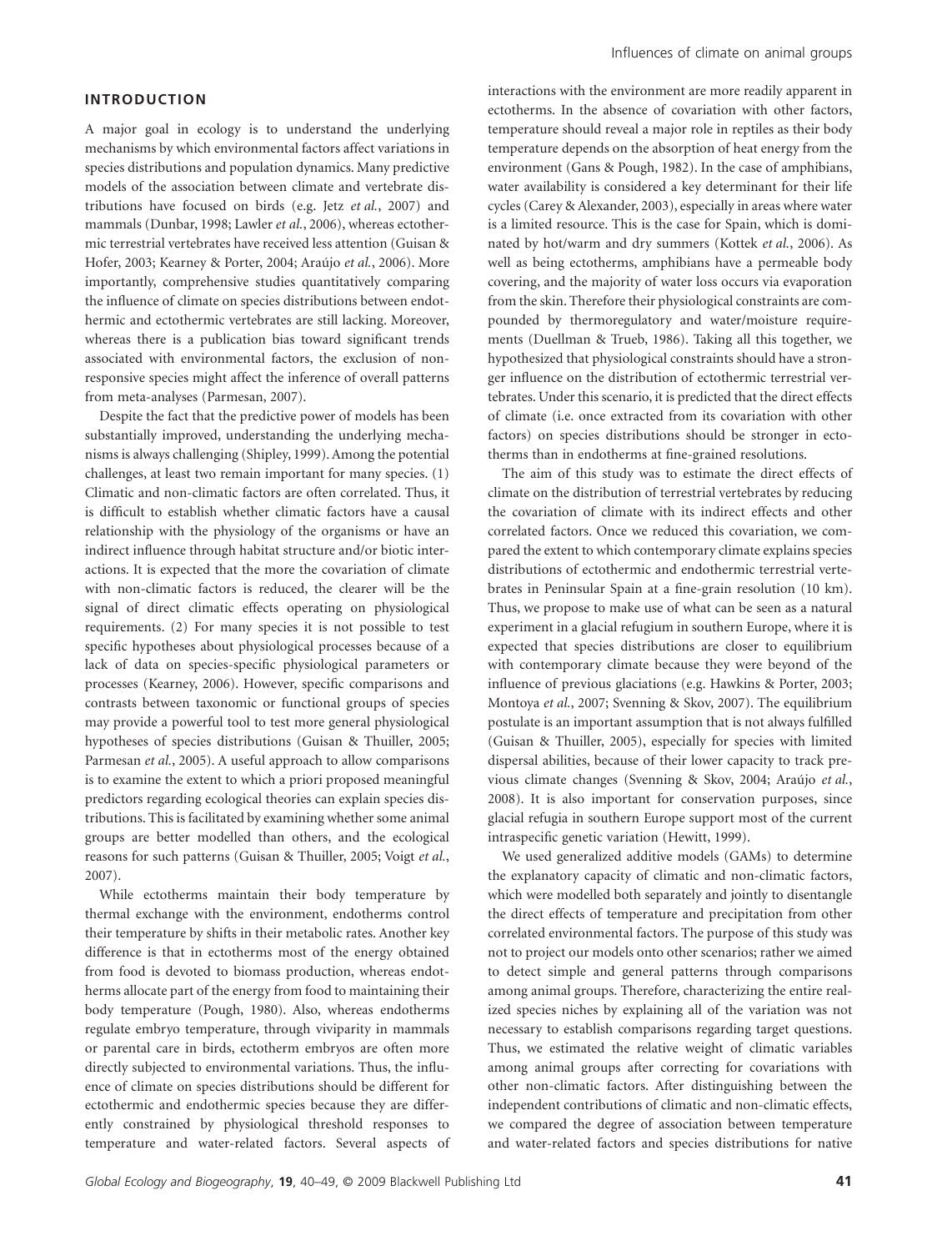mammals, birds, reptiles and amphibians of Spain. Our procedure also gave us the opportunity to compare the independent contributions of non-climatic factors. Taking into account that, at finer resolutions, other factors in addition to climatic ones often become relevant in determining the distribution of species (Pearson & Dawson, 2003), habitat variables may emerge as important after extracting their covariance with climate depending on the animal group and the variables considered.

# **METHODS**

#### **Species data**

Presence–absence maps over Peninsular Spain were obtained from Palomo & Gisbert (2002) for mammals, Martí & Moral (2003) for breeding birds and Pleguezuelos *et al.* (2002) for amphibians and reptiles, which were referenced onto 4945  $10 \times$ 10 km grid cells. These atlases correspond mainly to the period from the 1980s to the current decade. Those species that were introduced during the last century were excluded from the analyses because their distributions are probably farther from the equilibrium with environmental variables than those of native species. Thus, we modelled a total of 384 species of terrestrial vertebrates in Spain (84 mammals, 233 breeding birds, 41 reptiles and 26 amphibians).

## **Environmental data**

#### *Temperature predictors*

To test the relative effect of temperature-related factors, we used mean annual temperature (°C), maximum summer temperature (°C) and winter minimum temperature (°C). Temperature variables were scaled up from a  $1 \times 1$  km resolution raster interpolated from 1504 thermometric stations for the period of 1971–2000 (provided by the Spanish Instituto Nacional de Meteorología, INM).

#### *Precipitation predictors*

To test the relative effect of water-related factors, we used annual precipitation (mm), monthly minimum precipitation (mm) and monthly maximum precipitation (mm). These variables were scaled up from  $1 \times 1$  km resolution rasters (INM), which were generated from 4835 pluviometric stations for the period of 1971–2000.

#### *Non-climatic predictors*

We used one habitat and two topographic variables as nonclimatic predictors that, although correlated with climatic variables, can influence species distributions for reasons not directly linked with climate. As a habitat variable, we used the Global Vegetation Index (GVI), which is derived from radiometer data from the NOAA Polar Orbiting Environmental Satellites (NCDC Satellite Data Services Division, 1985–1988; http:// www.ngdc.noaa.gov/ecosys/fliers/gutavhrr.shtml). The GVI is a measurement of the density and greenness of the plant canopy, total standing biomass, green leaf-area index and percentage vegetation cover. This variable is often included in studies in which animal distributions are potentially influenced by the conversion of environmental energy to plant production, and is known to be relevant at a wide range of spatial scales (Mittelbach *et al.*, 2001). We used the average elevation and range of elevation as topographic variables. The first variable is usually included in models as a predictor of animal distributions (e.g. Guisan & Hofer, 2003; Muñoz *et al.*, 2005) because it is a proxy for climatic and non-climatic factors. The range of elevation, or analogous predictors, is a surrogate for habitat heterogeneity, being frequently associated with animal distributions and richness gradients in vertebrates (Rahbek & Graves, 2001; Muñoz *et al.*, 2005; Ruggiero & Hawkins, 2008). More generally, it can be argued that topographic variables may influence spatial variation of diversity by means of primary productivity, and/or by other non-climatic factors such as area, geometric constraints and human impact (Nogués-Bravo *et al.*, 2008).

There are other environmental variables, such as actual evapotranspiration (AET), that have frequently been found to explain geographical patterns in diversity for a variety of vertebrate groups at broader scales (e.g. Hawkins *et al.*, 2003; Rodríguez *et al.*, 2005). In spite of AET being calculated from a temperature–water-related formula (Pike, 1964), it has been argued that AET is likely to be more indicative of water availability in Mediterranean Europe (Whittaker *et al.*, 2007). In fact, in Spain the correlation of AET with precipitation is much more apparent than with temperature (see Appendix S1 in Supporting Information). Also, it has been suggested that spatial patterns of biodiversity associated with AET operate via plant productivity (Hawkins *et al.*, 2003). Thus, in Spain AET is also correlated with our measure of plant productivity (GVI) (Appendix S1), precluding interpretations about direct (physiological mechanisms) or indirect (habitat characteristics) effects of AET. Therefore, the inclusion of GVI in models seems more appropriate for examining the indirect effect (via plant productivity). Since AET in Spain is well represented by precipitation, a picture of the direct effect of climate (via physiological constraints) can be explored by comparing the magnitude of the effects of original climatic variables depending on which other variables are used as controlling factors for a given taxon.

#### **Species distribution models**

For each of the  $10 \times 10$  km Universal Transverse Mercator (UTM) grid cells, we managed the set of climatic and nonclimatic descriptors using arcgis 9.2 (ESRI, 2002). We used a modelling technique extensively used in species distribution modelling, namely GAMs. In comparison with other family regression techniques, GAMs are more flexible because they do not require a specific response curve to be fitted to the predictors (Hastie & Tibshirani, 1990), and are preferable when the testing of ecological theory is central, as in this study (Guisan & Thuiller, 2005). For each species, presence–absence data were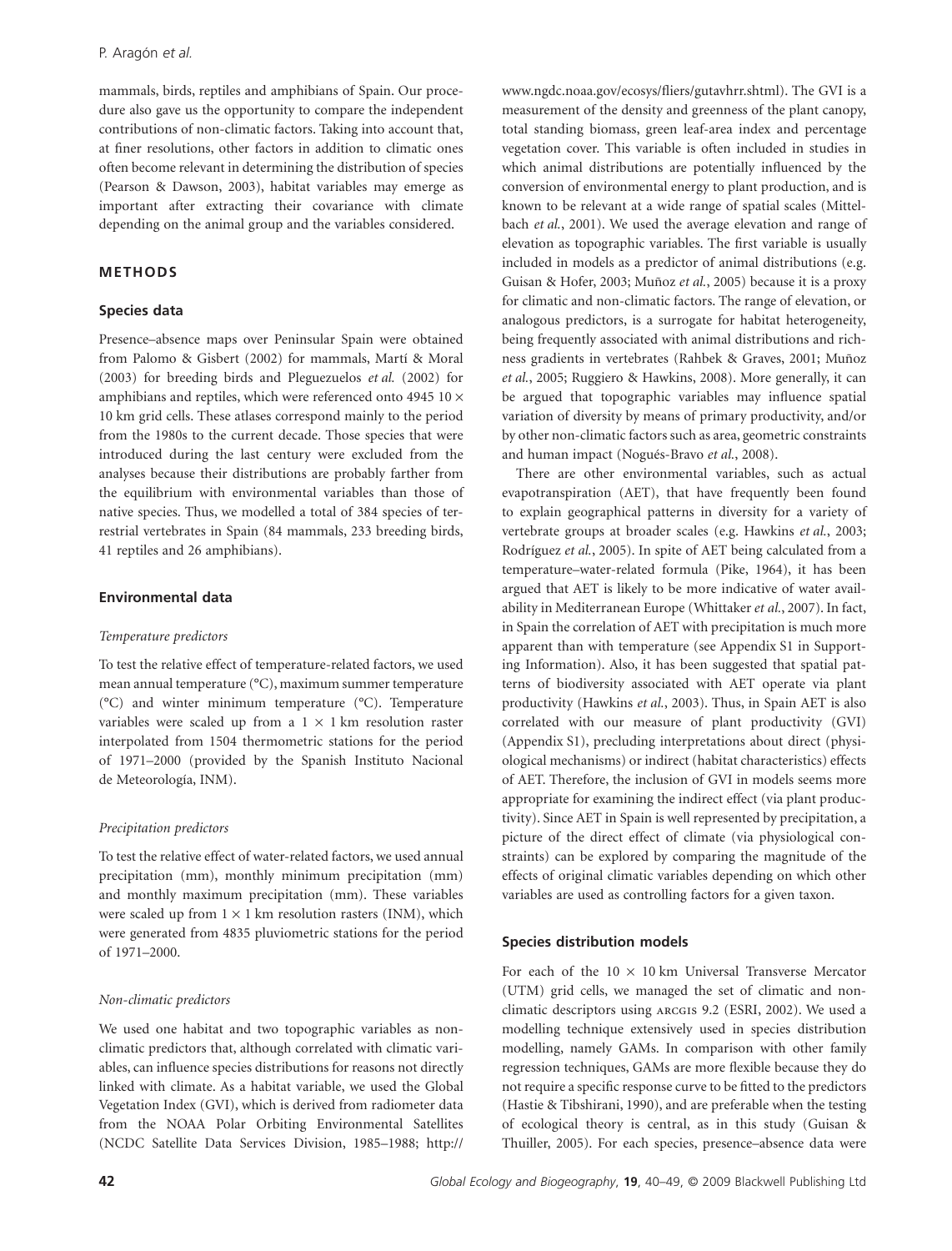Table 1 Simple and combined generalized additive models (GAMs) preformed to examine the influence of current climate on the geographical distributions of terrestrial vertebrates in Spain. We ran 2304 models (six models per 384 species) to obtain the proportion of deviance explained for each species.

| Generalized additive<br>models                                    | Predictors included in models                                                                                                    |
|-------------------------------------------------------------------|----------------------------------------------------------------------------------------------------------------------------------|
| Simple models                                                     |                                                                                                                                  |
| Temperature models                                                | Mean annual temperature, winter<br>minimum temperature, summer<br>maximum temperature                                            |
| Precipitation models                                              | Annual precipitation, monthly minimum<br>precipitation, monthly maximum<br>precipitation                                         |
| Non-climatic models                                               | Average elevation, range in elevation,<br>global vegetation index                                                                |
| Combined models                                                   |                                                                                                                                  |
| Climatic models<br>Temperature extended<br>Precipitation extended | Temperature and precipitation predictors<br>Temperature and non-climatic predictors<br>Precipitation and non-climatic predictors |

included as a binomial dependent variable to estimate the fit of its distribution with regard to the predictors. The order of splines was limited to four degrees of freedom to prevent overfitting (Wood & Augustin, 2002). GAMs were carried out using the mgcv package, implemented in R software (Ihaka & Gentleman, 1996).

A common difficulty when examining direct and indirect effects of environmental factors in models of species distributions is that environmental variables are often correlated. To examine the independent contributions of temperature, precipitation and non-climatic variables, their effects should be disentangled. Therefore, to assess the extent to which different sets of three temperature, three precipitation and three non-climatic variables can explain species distributions independently of the other two sets of variables, we calculated from GAMs the shared and independent proportions of deviance explained by models. Partial regression analyses (Legendre & Legendre, 1998) were used to discriminate between single and shared effects. Thus, for each species, we performed three simple models (Table 1; Fig. 1) and three combined models (Table 1) to partition the deviance explained by temperature, precipitation and non-climatic variables into independent and shared components (see Legendre & Legendre, 1998, for a detailed description of the procedure). In all, 2304 models were run (six models per 384 species) to obtain the proportions of deviance explained. This procedure substantially reduced the covariation among temperature, precipitation and non-climatic models (see Appendix S2 for the relationships between the explanatory capacity of models before and after the extraction of their shared components). The scheme of our procedure was as follows: we used three sets of variables (A, B and C) and each set was composed of three variables of the same nature (say A, three temperature variables; B, three precipitation variables; and C, three non-climatic variables). For A we (a)





(b)







Figure 1 Conceptual framework to test the energy or water availability hypotheses for the distributions of terrestrial vertebrates in Spain. Partial generalized additive models (GAMs) partitioning the deviance into independent contributions of temperature (white), precipitation (grey) or habitat (TP), and the overlap between (a) the temperature and habitat models, (b) the precipitation and habitat models and (c) the overlap between temperature and precipitation models.

estimated two different measurements of its independent contribution, first controlling by the set B and then controlling by the set C. In the same way, two different independent contributions were also estimated for B and another two for C. Although the independent contributions were calculated through both simple and combined models, this procedure ensured a balanced design regarding the number of variables whose independent contribution was estimated and the number of controlling variables; otherwise it might bias the estimation of explanatory capacity. This approach allows the examination of whether the explanatory capacity changes or not and how, depending on which controlling factors are used. There are other variables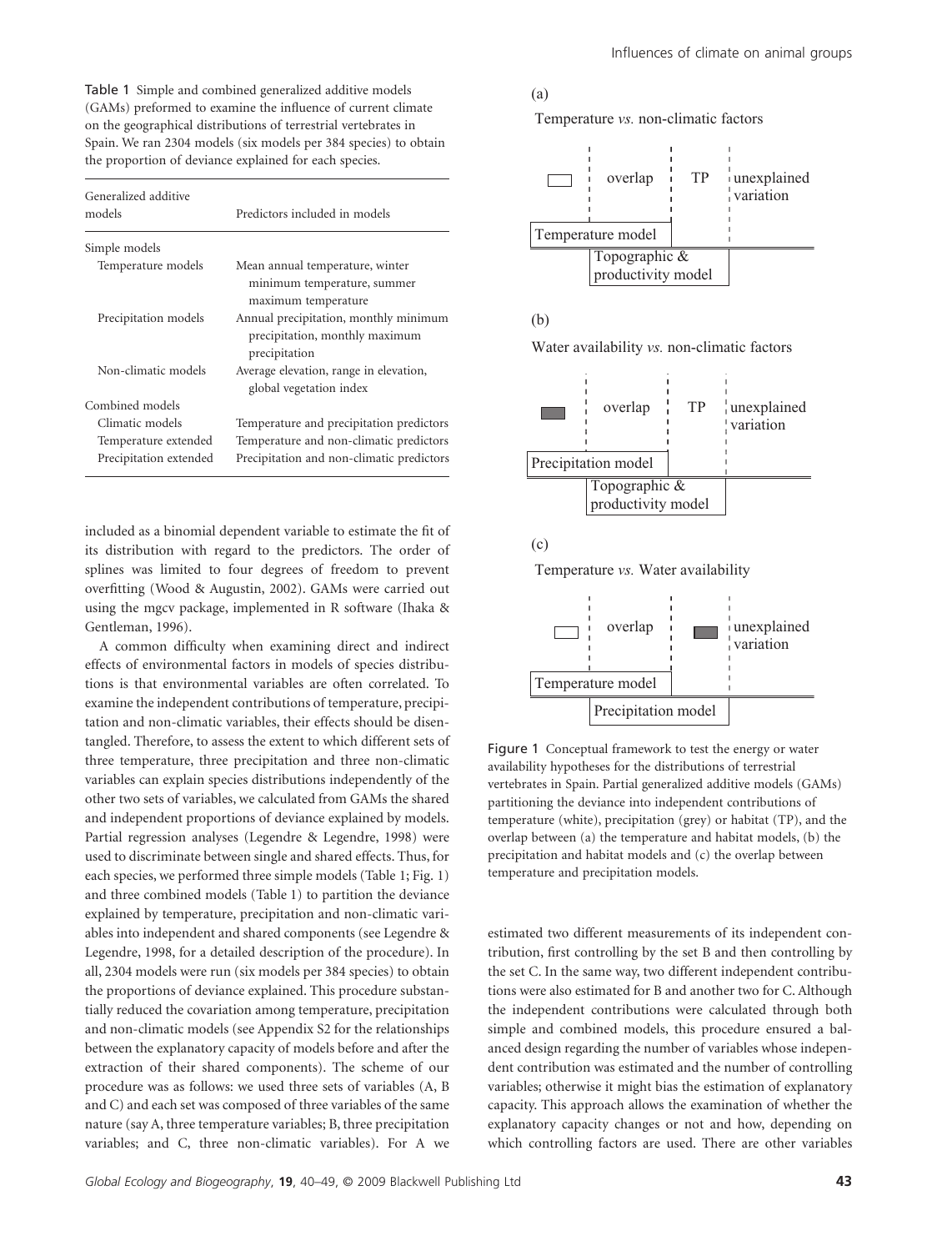specific to each species that surely would explain part of the variation; however, we used the same meaningful and representative variables through all species to allow comparisons. As this study is proposed as a natural experiment, a requirement for the experimental design is keeping constant some factors while manipulating others to detect changes in response variables (here the explanatory capacities).

#### **Comparisons among animal groups**

## *Effects of temperature and precipitation, independent of non-climatic factors*

The independent components of the deviance explained by temperature, precipitation and non-climatic models obtained from GAMs were compared as response variables among animal groups. To compare the independent contributions of climate to endotherms and ectotherms we used the contributions of both temperature and precipitation after extracting their overlap with the non-climatic factors (Fig. 1a, b). For this analysis, we used one-way MANOVA (Quinn & Keough, 2002), because although the overlap with the non-climatic model was extracted in each case, the contributions of temperature and precipitation were still significantly correlated (regression analyses:  $F_{1,382} = 1578.7$ ,  $R = 0.89$ ,  $P < 0.0001$ ). Thus, we included the animal group as a four-level factor and, when a significant effect was found, we compared endotherms and ectotherms.

## *Effects of temperature and precipitation, independent of each other*

To compare the contribution of temperature independently of precipitation and vice versa, we used one-way ANOVAs with the proportion of deviance explained as response variable and the animal group as a four-level factor. For these analyses we used the explanatory capacity of temperature and precipitation after extracting the shared component between them (Fig. 1c). While a more direct effect of energy input can be argued for reptiles (e.g. Rodríguez *et al.*, 2005; Whittaker *et al.*, 2007), water availability is expected to be a major environmental factor determining amphibian distributions (Carey & Alexander, 2003). After the verification of an overall significant effect with ANOVAs, we used planned comparisons (Quinn & Keough, 2002) of reptiles versus the remaining animal groups for temperature, and between amphibians versus the remaining animal groups for precipitation.

# *Effects of non-climatic factors, independent of temperature and precipitation*

Here, we aimed to test whether distributions of animal groups could be explained differently by the independent contributions of topography and plant productivity obtained in the nonclimatic models (Table 1). We used a one-way MANOVA, including as response variables the explanatory capacity of the non-climatic models either independently of temperature or independently of precipitation. Then, we tested each variable separately using protected one-way ANOVAs. When a significant effect was found, we used Tukey's honestly significant difference (HSD) test to perform *post hoc* comparisons (Quinn & Keough, 2002). Response variables were log-transformed to meet assumptions underlying linear models (Quinn & Keough, 2002).

Finally, we performed additional analyses to verify that the patterns resulting when controlling by the covariation with the other sets of variables simultaneously (see Appendix S3) remain the same as those patterns resulting after the extraction of each shared component separately (see Results). On the other hand, we challenged the robustness of our results by assuming an extreme scenario where the shared component between habitat and climate is entirely attributed to the habitat effect (see Appendix S4).

## **Range size**

It has been documented that the range size can be associated with model fit (e.g. Schwartz *et al.*, 2006). Therefore, we performed regression analyses to test for this potential effect. We found that the number of cells occupied by each species was negatively associated with the explained deviances, although the strength of these associations was not strong  $(-0.33 < R <$ -0.13). Thus, we took the residuals of this regression as a measurement of explained range-corrected deviance to verify that the observed patterns of deviances through animal groups (see Results) did not change after this correction (see Appendix S5).

#### **RESULTS**

# **Effects of temperature and precipitation independently of topography and productivity**

There were significant differences among animal groups with respect to temperature and precipitation independent of habitat  $(MANOVA: Wilk's \lambda = 0.86, F_{6,758} = 9.38, P < 0.000001; Fig. 2a),$ and the proportions of deviance explained by temperature and precipitation were higher in ectotherms than in endotherms (Wilk's  $\lambda = 0.90$ ,  $F_{2,379} = 19.74$ ,  $P < 0.000001$ ).

# **Effects of temperature and precipitation, independent of each other**

There were significant differences among the animal groups in the proportion of deviance explained by temperature independent of precipitation (one-way ANOVA:  $F_{3,380} = 3.25$ ,  $P = 0.021$ ; Fig. 2b). The contribution of temperature was significantly higher in reptiles than in the other animal groups  $(F_{1,380} = 9.28$ ,  $P = 0.0024$ . There were also significant differences among the animal groups in the proportion of deviance explained by precipitation independent of temperature (one-way ANOVA: *F*3,380 = 11.37, *P* < 0.000001; Fig. 2b). The contribution of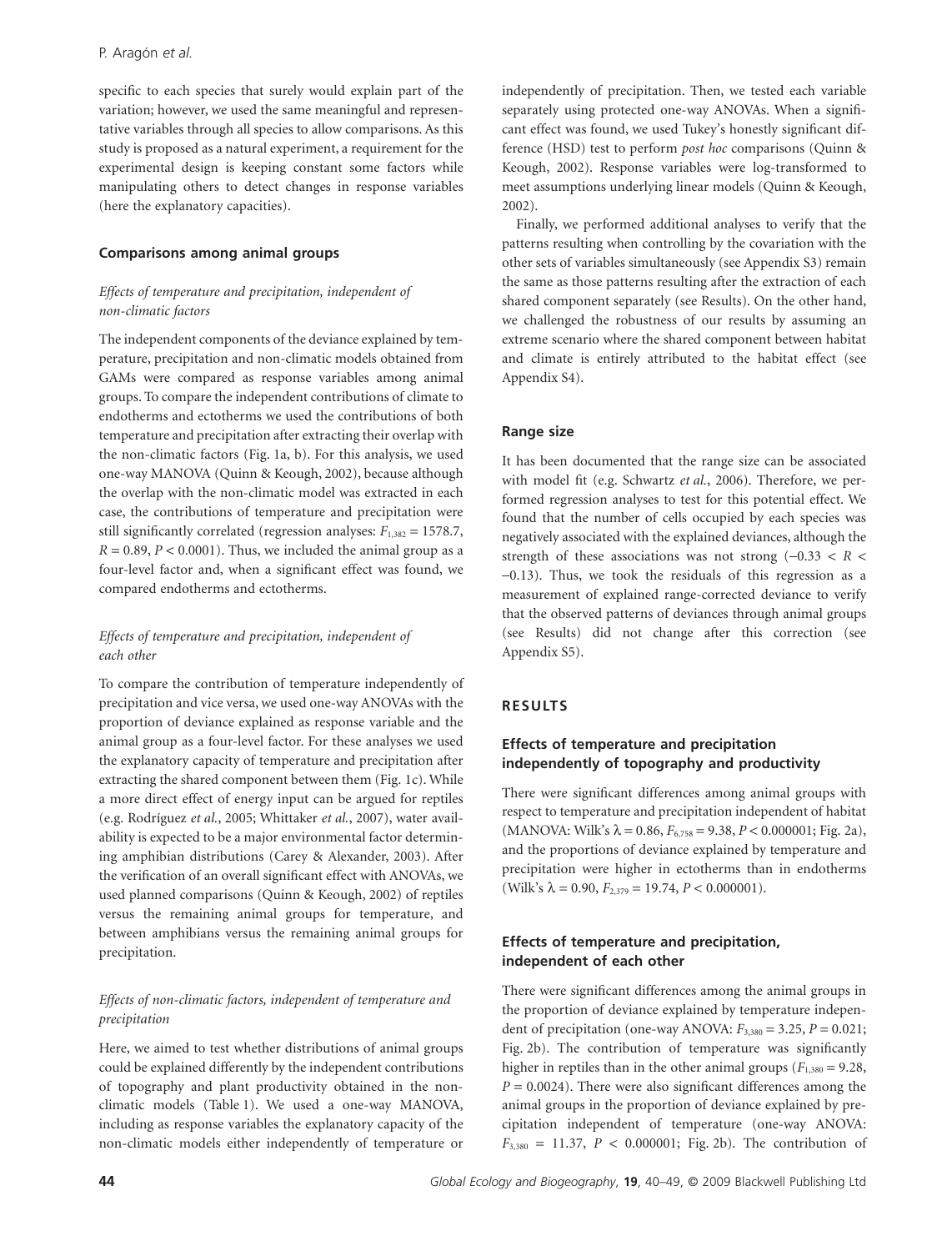

Figure 2 Independent components of variation explained (mean deviance  $\pm$ SE) by temperature (white) and precipitation models (grey) for the geographical distributions of mammals, birds, reptiles and amphibians: (a) after the extraction of the overlap with the habitat models and (b) after the extraction of overlap between precipitation and temperature.

precipitation was significantly higher in amphibians than in the other animal groups  $(F_{1,380} = 13.16, P = 0.0003)$ .

# **Effects of non-climatic factors, independent of temperature and precipitation**

There were significant differences among the animal groups in the proportions of deviance explained by topographic and plant productivity predictors, independent of temperature or precipitation (MANOVA: Wilk's  $\lambda = 0.87$ ,  $F_{6,758} = 8.63$ ,  $P < 0.000001$ ; Fig. 3). The univariate analyses showed significant differences among animal groups for the deviance explained by non-climatic models, both independent of temperature (one-way ANOVA: *F*3,380 = 8.70, *P* < 0.0001) and precipitation (*F*3,380 = 11.87, *P* < 0.000001). *Post hoc* comparisons revealed that the proportion of deviance explained by these non-climatic models independently of temperature was higher in birds than in mammals (Tukey's HSD test: *P* < 0.001), whereas there were no significant differences for the rest of the comparisons  $(P > 0.05$  in all cases). The proportion of deviance explained by the non-climatic models independent of precipitation was higher in birds than in mammals (*P* < 0.00001) and amphibians  $(P < 0.01)$ . Also, this proportion was significantly higher in reptiles than in mammals  $(P = 0.031)$ , whereas there were no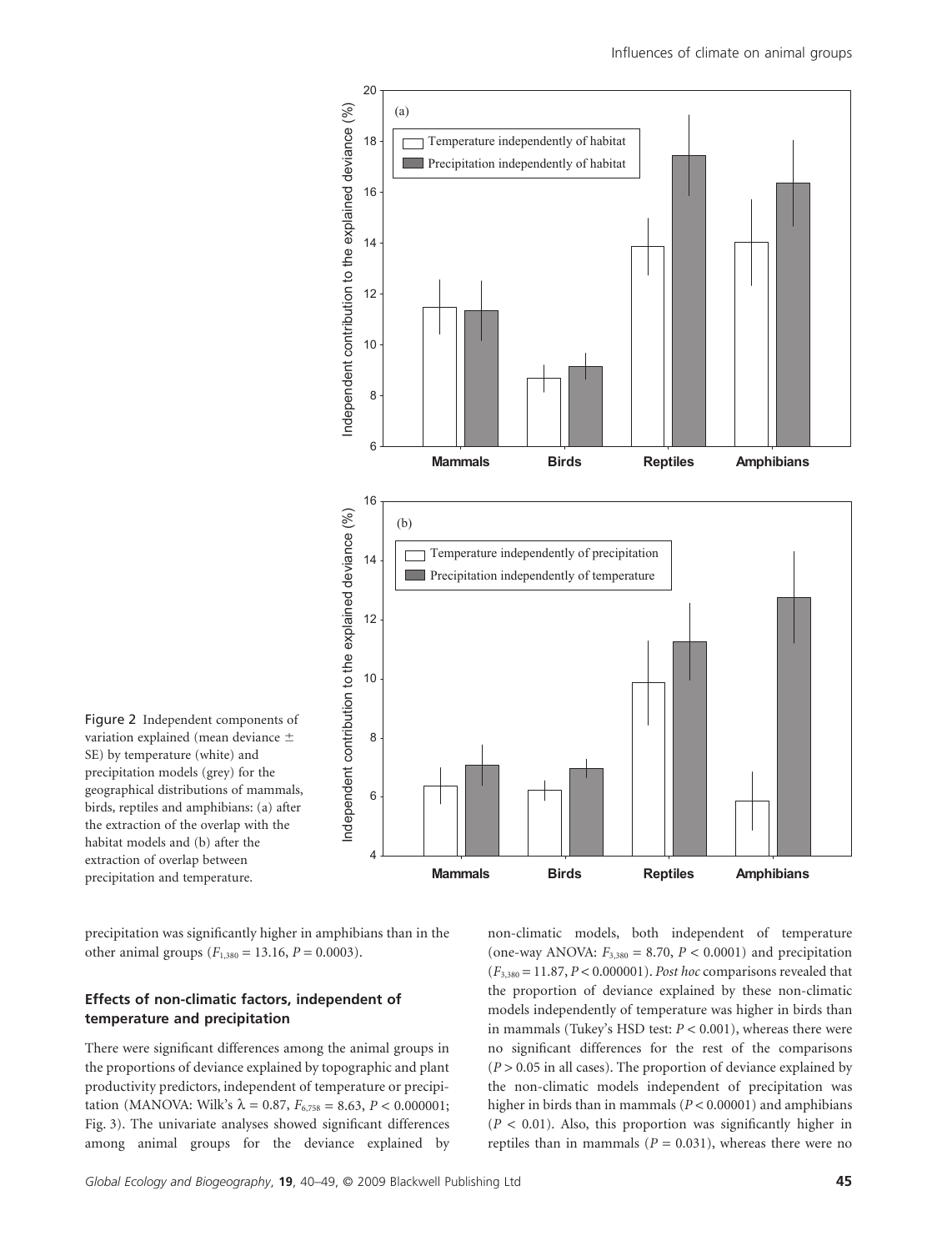

significant differences for the rest of the comparisons ( $P > 0.05$ ) in all cases).

## Figure 3 Independent components of variation explained (mean deviance  $\pm$ SE) by the habitat models after the extraction of the overlap with the temperature (white) and the precipitation models (grey) for the geographical distributions of mammals, birds, reptiles and amphibians.

# **DISCUSSION**

In this study, we tested whether the relative influence of climate on species distributions is different among animal groups of terrestrial vertebrates. To test our prediction, we compared the explanatory capacity of models for endothermic and ectothermic vertebrates of Spain, including either climatic or non-climatic predictors. Because environmental factors are correlated in nature, we partitioned the variation into independent and shared contributions, which substantially reduced the covariation. While our procedure was useful for reducing covariation to test the main effects of variables, the interaction between temperature and precipitation was not explicitly tested. However, this was partially achieved by including in the models an indirect effect of such interaction, a plant productivity index. We found that the proportion of variation explained by climate, independent of non-climatic variables, was higher in ectotherms than in endotherms. Once the covariation between temperature and precipitation was reduced, our results also revealed that there is a stronger association between reptile distributions and temperature, and between amphibian distributions and precipitation, relative to the other animal groups. On the other hand, the contribution of topography (average elevation and range in elevation) and plant productivity to bird distributions remained relatively important after reducing the covariation with either temperature or precipitation.

Finally, our results are not a by-product of species occupancy, since we obtained the same results when analysing the range size-corrected variables (Appendix S5). In the same way, our results remain consistent when controlling simultaneously by the corresponding shared effects (Appendix S3), or even when

assuming an extreme scenario where the shared effect between climatic and non-climatic factors is entirely attributed to nonclimatic factors (Appendix S4). On the other hand, we have previously verified that for a reasonable proportion of the Spanish terrestrial vertebrates (25%) there was no bias due to autocorrelation toward any animal group (Aragón *et al.*, unpublished data). In this previous study, devoted to another specific question of conservation regarding park and off-park changes in species turnover forecasts, we ran models that also included variables of precipitation, temperature and topography, and also for all Peninsular Spain. We found that the amount of spatial structure of the unexplained variability was not significantly different among animal groups (Aragón *et al.*, unpublished data).

The stronger association of herptile distributions with temperature and precipitation, independent of topography and plant productivity, is compatible with predictions of both thermal and water dependence. This result is consistent with previous analyses of species richness in a province of southeastern Spain, which revealed that climate explains much more variance in ectothermic than in endothermic vertebrates (Moreno-Rueda & Pizarro, 2007).

In the case of reptiles, the prediction of thermal dependence is doubly supported by the fact that the variation explained by temperature, after reducing the covariation with precipitation, remained higher in this animal group than in the others. Both results together support the important influence of energy on reptile distributions via, at least in part, physiological requirements affecting autoecological aspects such as activity or egg development. Previous results suggest that richness gradients (Schall & Pianka, 1978; Rodríguez *et al.*, 2005; Whittaker *et al.*, 2007) and distributional limits (Guisan & Hofer, 2003; Ballestero-Barreara *et al.*, 2007) of reptile species can be predominantly set by temperature-related factors. Furthermore, it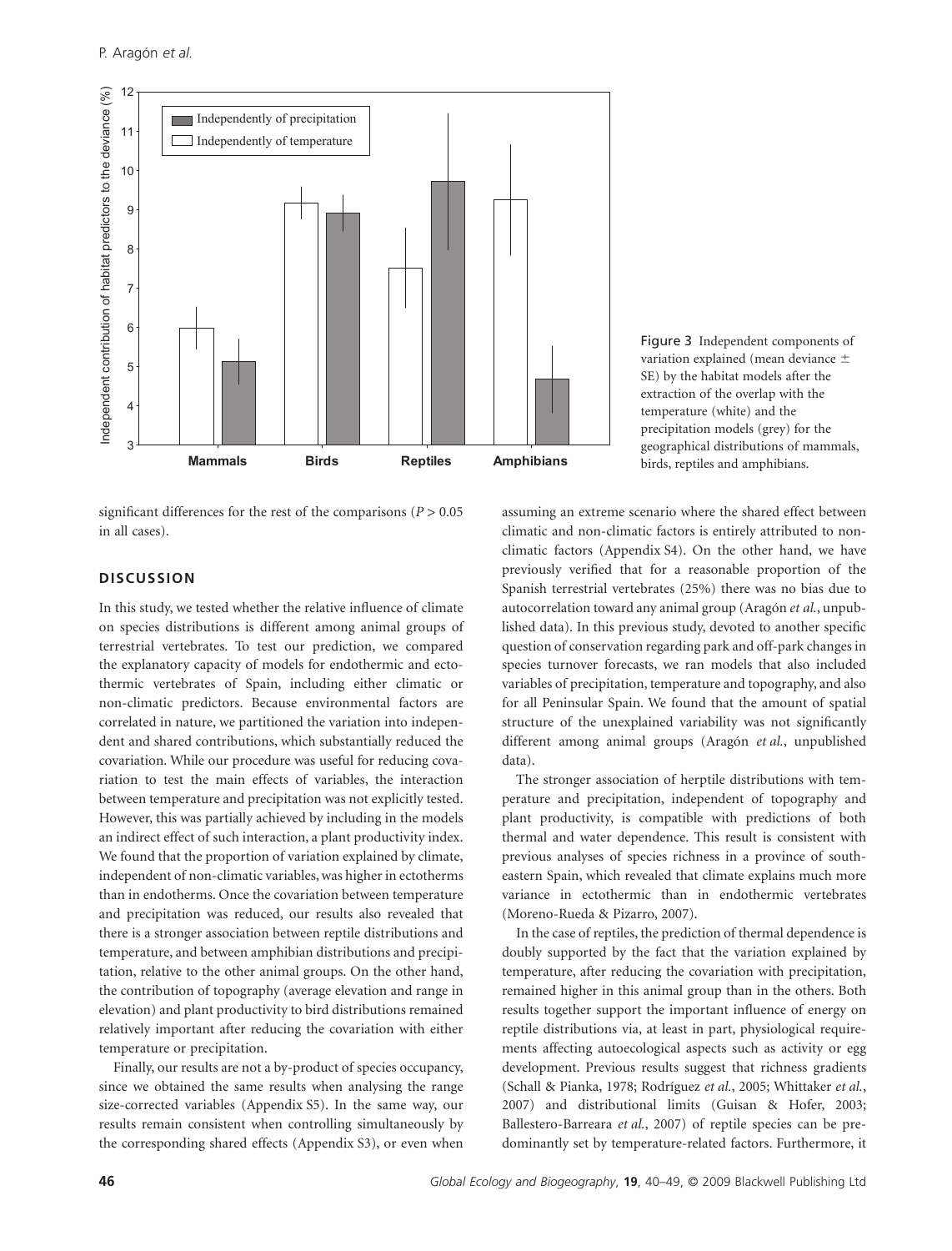has been demonstrated that the effect of temperature on egg development in lizards can modulate their geographical distributions (Kearney & Porter, 2004).

Interestingly, in the case of amphibians, while the variation explained by temperature, independent of habitat predictors, is higher than in endotherms, this effect decreased considerably after extracting the shared component with precipitation. This suggests that temperature and water availability have interacting effects, at least for some aspects of amphibian ecology (see also Buckley & Jetz, 2007). In fact, temperature regulation in amphibians is complicated because it may be compromised by demands of water economy, revealing the importance of the joint effects of temperature and water (Duellman & Trueb, 1986). Since water availability is a limiting resource in the Iberian Peninsula (Kottek *et al.*, 2006), where higher temperatures are associated with lower precipitation levels (see Appendix S1), it is congruent that water availability is critical along a physiological trade-off. The mechanisms involved in temperature maintenance and water economy in amphibians cannot be dissociated (Duellman & Trueb, 1986). However, the contribution of our study is that precipitation *per se* (i.e. after extracting the variation shared with elevation/productivity or temperature) can also be an important predictor of amphibian distributions. This result does not imply that the direct effect of precipitation is the single factor influencing amphibian distributions but that it represents an important contribution that can act in addition to and/or in interaction with other types of influences. Also, at the global scale, when water availability is considered singly it appeared to be the strongest constrain of amphibian richness (Buckley & Jetz, 2007). This is consistent with previous studies on population trends revealing that the strongest predictor of amphibian decline is water availability (Pounds *et al.*, 1999; Lips *et al.*, 2003). In fact, amphibians are water dependent for key factors of fitness such as reproduction or larval development (Carey & Alexander, 2003). Like many other amphibian species around the globe, most Iberian species can be associated with temporal water sources and/or moisture fluctuations owing to precipitation levels (Pleguezuelos *et al.*, 2002; García-Paris *et al.*, 2004). Therefore, Iberian amphibians can be imperilled not only by dryness due to global warming but also by inappropriate land uses that prevent access to water sources or contaminate them (Blaustein *et al.*, 2003; Collins & Storfer, 2003; Becker *et al.*, 2007).

Regarding terrestrial endotherms, it has been shown that their distributions may also be influenced by climate via physiological constraints, at least at broader environmental ranges. On a broad scale, the winter ranges of a large number of passerines are limited by the energy expenditure necessary to compensate for colder ambient temperatures (Root, 1988). Our results show a relatively weaker association of endothermic distributions with the independent contributions of climate. This picture is compatible with the hierarchical framework proposed by other authors, where different processes are more important at different scales. That is, at finer data resolutions, other factors in addition to climatic ones, such as topography, landscape and biotic interactions, become increasingly important in explaining species distributions (e.g. Pearson & Dawson, 2003; Soberón, 2007). In fact, we found an important association of bird species distributions with both topography and plant productivity, independently of temperature or precipitation. Thus, our results suggest that, at least at this extent and grain resolution, part of the association between climate and endotherm distributions might be mediated through biotic interactions, topography or other habitat characteristics, which in turn can be influenced by or correlated with climate. In agreement, a study on bird population dynamics in Spain at the same scale as used here, showed that population trends are much better explained by landscape characteristics than by climatic factors. Authors have concluded that changes in plant productivity might explain the observed trends (Seoane & Carrascal, 2008). Other studies have shown that global warming may cause a pervasive mismatch between insectivorous bird reproduction and insect productivity, which in turn depends on plant productivity (Vissier & Both, 2005). As an example of the complexity of biotic interactions, a study on time-series models with terrestrial endotherms revealed the influence of climate fluctuations on the food web (Lima *et al.*, 2002). This study showed that climate fluctuations affected population dynamics of small mammals via plant and/or insect productivity, which in turn affected the population dynamics of their bird predators. Moreover, it has been suggested that the strong association of bird diversity patterns with actual evapotranspiration at a global scale operates via plant productivity (Hawkins *et al.*, 2003). In agreement, seasonal vegetation cover has been shown to play an important role in seasonal spatial patterns of birds at broad scales (H-Acevedo & Currie, 2003). These scenarios are compatible with the fact that endotherms need to transform part of the food supply to their energetic demands for temperature maintenance (Pough, 1980).

In conclusion, our study reveals that, after reducing the covariation with non-climatic factors, there is a stronger effect of climate on the distributions of ectothermic than endothermic terrestrial vertebrates operating directly via physiological constraints. Also, at least at our scale and resolution, an indirect effect of climate operating via plant productivity together with topography remained important for bird species after reducing the covariation with climate. This study shows that to address ecological hypotheses it is crucial to disentangle the direct effect of climate and indirect and/or other correlated effects, combined with comparisons among functional groups. Other more cryptic processes operating on species ranges might be elucidated by applying analogous procedures with target variables and specific designs.

## **ACKNOWLEDGEMENTS**

We are grateful to D. Currie, K. E. Jones and two anonymous referees for helpful comments on the manuscript. Financial support was provided by an I3P-PC2005L post-doctoral contract to P.A., by the Spanish Ministry of Science and Innovation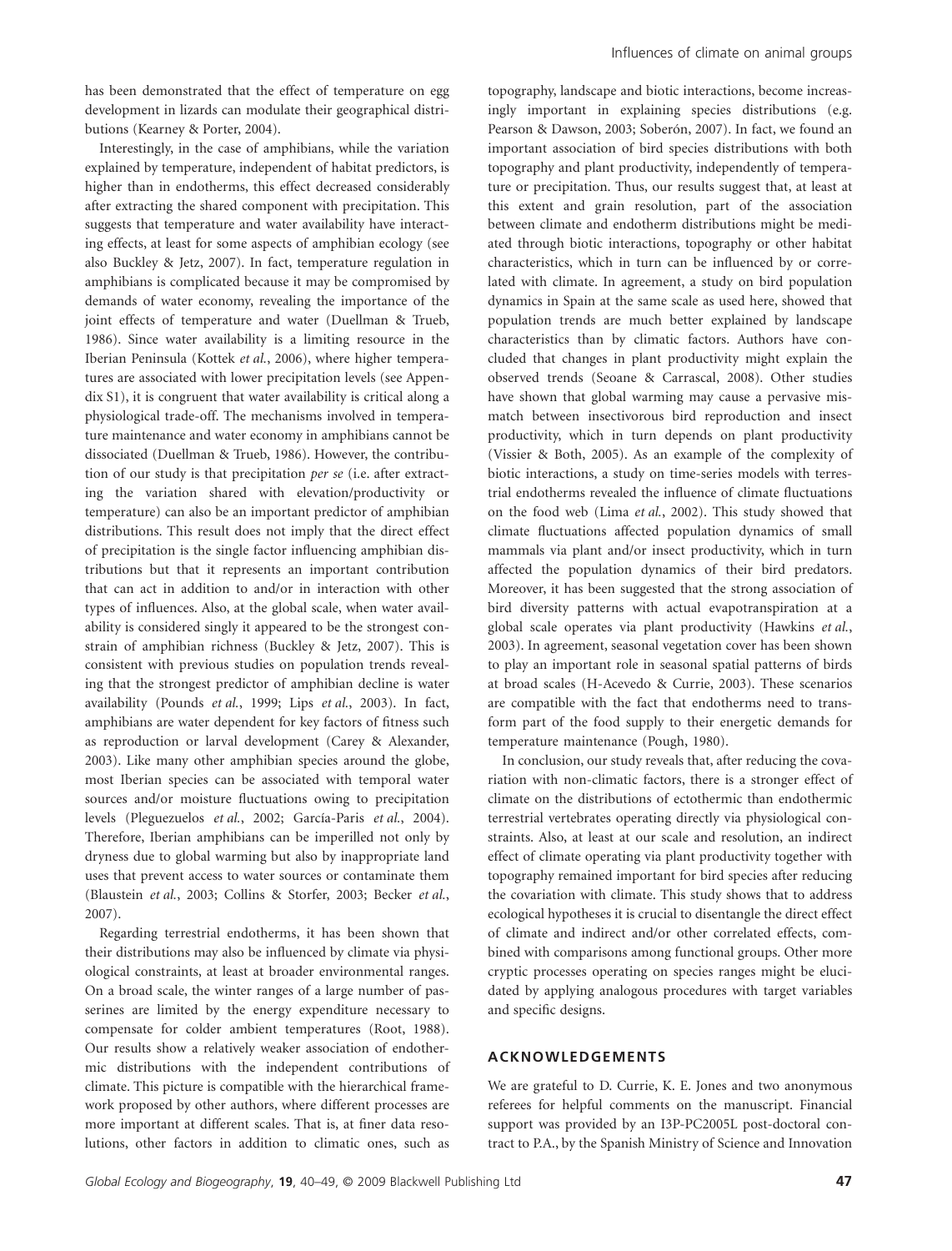(CGL2006-03000/BOS) to M.Á.R., and by a FPU fellowship AP2005-0636 to M.Á.O.-T. We are particularly indebted to the Instituto Nacional de Meteorología (INM) for providing data sources.

# **REFERENCES**

- Araújo, M.B., Thuiller, W. & Pearson, R.G. (2006) Climate warming and the decline of amphibians and reptiles in Europe. *Journal of Biogeography*, **33**, 1712–1728.
- Araújo, M.B., Nogués-Bravo, D., Diniz-Filho, J.A.F., Haywood, A.M., Valdes, P.J. & Rahbek, C. (2008) Quaternary climate changes explain diversity among reptiles and amphibians. *Ecography*, **31**, 8–15.
- Ballestero-Barreara, C., Martínez-Meyer, E. & Gadsden, H. (2007) Effects of land-cover transformation and climate change on the distribution of two microendemic lizards, genus *Uma*, of northern Mexico. *Journal of Herpetology*, **41**, 733–740.
- Becker, C.G., Fonseca, C.R., Haddad, C.F.B., Batista, R.F. & Prado, P.I. (2007) Habitat split and the global decline of amphibians. *Science*, **318**, 1775–1777.
- Blaustein, A.R., Romansic, J.M., Kiesecker, J.M. & Hatch, A.C. (2003) Ultraviolet radiation, toxic chemicals and amphibian population declines. *Diversity and Distributions*, **9**, 123–140.
- Buckley, L.B. & Jetz, W. (2007) Environmental and historical constraints on global patterns of amphibian richness. *Proceedings of the Royal Society B: Biological Sciences*, **274**, 1167–1173.
- Carey, C. & Alexander, M.A. (2003) Climate change and amphibian declines: is there a link? *Diversity and Distributions*, **9**, 111–121.
- Collins, J.P. & Storfer, A. (2003) Global amphibian declines: sorting the hypotheses. *Diversity and Distributions*, **9**, 89–98.
- Duellman, W.E. & Trueb, L. (1986) *Biology of amphibians*. McGraw-Hill, New York.
- Dunbar, R.I.M. (1998) Impact of global warming on the distribution and survival of the gelada baboon: a modelling approach. *Global Change Biology*, **4**, 293–304.
- ESRI (2002) *ArcGIS, version 8.2*. Environmental Systems Research Institute, Redlands, CA.
- Gans, C. & Pough, F.H. (1982) *Biology of the Reptilia,* Vol. 12, *Physiological ecology*. University of Chicago Press, Chicago, IL.
- García-Paris, M., Montori, A. & Herrero, P. (2004) Amphibia, Lissamphibia. *Fauna Ibérica*, Vol. 24 (ed. by M.A. Ramos *et al.*), pp. 43–274. Museo Nacional de Ciencias Naturales. CSIC, Madrid.
- Guisan, A. & Hofer, U. (2003) Predicting reptile distributions at the mesoscale: relation to climate and topography. *Journal of Biogeography*, **30**, 1233–1243.
- Guisan, A. & Thuiller, W. (2005) Predicting species distribution: offering more than simple habitat models. *Ecology Letters*, **8**, 993–1009.
- H-Acevedo, D. & Currie, D.J. (2003) Does climate determine broad-scale patterns of species richness? A test of the causal link by natural experiment. *Global Ecology and Biogeography*, **12**, 461–473.
- Hastie, T.J. & Tibshirani, R.J. (1990) *Generalized additive models*. Chapman and Hall, London.
- Hawkins, B.A. & Porter, E.E. (2003) Relative influences of current and historical factors on mammal and bird diversity patterns in deglaciated North America. *Global Ecology and Biogeography*, **12**, 475–481.
- Hawkins, B.A., Porter, E.E. & Diniz-Filho, J.A.F. (2003) Productivity and history as predictors of the latitudinal diversity gradient of terrestrial birds. *Ecology*, **84**, 1608–1623.
- Hewitt, G.M. (1999) Post-glacial recolonization of European biota. *Biological Journal of the Linnean Society*, **68**, 87–112.
- Ihaka, R. & Gentleman, R. (1996) R: a language for data analysis and graphics. *Journal of Computational and Graphical Statistics*, **5**, 299–314.
- Jetz, W., Wilcove, D.S. & Dobson, A.P. (2007) Projected impacts of climate and land-use change on the global diversity of birds. *PLoS Biology*, **5**, 1211–1219.
- Kearney, M. (2006) Habitat, environment and niche: what are we modelling? *Oikos*, **115**, 186–191.
- Kearney, M. & Porter, W.P. (2004) Mapping the fundamental niche: physiology, climate and the distribution of nocturnal lizards across Australia. *Ecology*, **85**, 3119–3131.
- Kottek, M., Grieser, J., Beck, C., Rudolf, B. & Rubel, F. (2006) World map of the Köppen–Geiger climate classification updated. *Meteorologische Zeitschrift*, **15**, 259–263.
- Lawler, J.J., White, D., Neilson, R.P. & Blaustein, A.R. (2006) Predicting climate-induced range shifts: model differences and model reliability. *Global Change Biology*, **12**, 1568–1584.
- Legendre, P. & Legendre, L. (1998) *Numerical ecology*, 2nd English edn. Elsevier, Amsterdam.
- Lima, M., Stenseth, N.C. & Jaksic, F.M. (2002) Food web structure and climate effects on the dynamics of small mammals and owls in semi-arid Chile. *Ecology Letters*, **5**, 273–284.
- Lips, K.R., Reeve, J.D. & Witters, L.R. (2003) Ecological traits predicting amphibian population declines in Central America. *Conservation Biology*, **17**, 1078–1088.
- Martí, R. & Del Moral, J.C. (2003) *Atlas de las aves reproductoras de España*. DGCN-SEO, Madrid.
- Mittelbach, G.G., Steiner, C.F., Scheiner, S.M., Gross, K.L., Reynolds, H.L., Waide, R.B., Willig, M.R., Dodson, S.I. & Gough, L. (2001) What is the observed relationship between species richness and productivity? *Ecology*, **82**, 2381–2396.
- Montoya, D., Rodríguez, M.Á., Zavala, M.Á. & Hawkins, B.A. (2007) Contemporary richness of holarctic trees and the historical pattern of glacial retreat. *Ecography*, **30**, 173–182.
- Moreno-Rueda, G. & Pizarro, M. (2007) The relative influence of climate, environmental heterogeneity, and human population on the distribution of vertebrate species richness in south-eastern Spain. *Acta Oecologica*, **32**, 50–58.
- Muñoz, A.R., Real, R., Barbosa, A.M. & Vargas, J.M. (2005) Modelling the distribution of Bonelli's eagle in Spain implications for conservation planning. *Diversity and Distributions*, **11**, 477–486.
- NCDC Satellite Data Services Division (1985–1988) Weekly plate carreé (uncalibrated) Global Vegetation Index product from NOAA-9 (APR 1985–DEC 1988). Digital raster data on